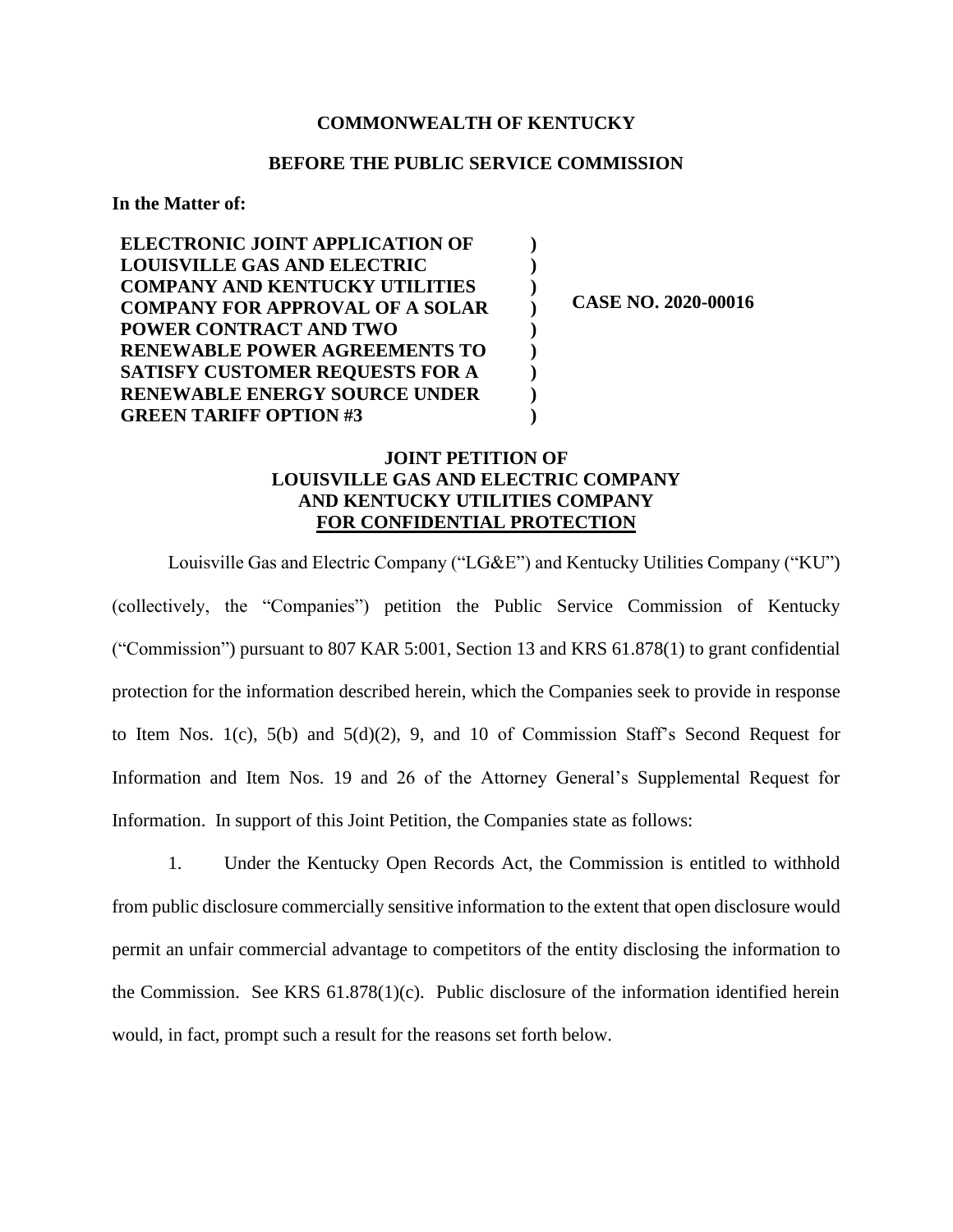2. Item No. 1(c) of Commission Staff's Second Request for Information requests a calculation of the estimated fuel savings for the 25 percent of the energy purchased under the purchase power agreement ("PPA") that will be allocated to the Companies' native load customers and that will displace higher-cost energy in the economic dispatch of the Companies' fossil fuel generation units. In response, the Companies are providing two attachments. Attachment 1 is an Excel spreadsheet showing the net present value revenue requirement effects of the contract under various pricing scenarios. It contains projected fuel prices and revenue requirements and energy cost savings based upon projected prices. Attachment 2 is an Excel spreadsheet that contains the detailed hourly calculation of energy cost savings from displaced generation for one of the scenarios contained in Attachment 1. Attachment 2 shows for each hour the displaced units, decremental generation costs, rank of the displaced MWh by generation cost, solar generation, decremental energy, and resulting displaced energy costs. The information contained in Attachments 1 and 2 is developed internally by the Companies' personnel, is not on file with any public agency, is not available from any commercial or other source outside the Companies, and is distributed within the Companies only to those employees who must have access for business reasons. The public disclosure of this information will provide insight into the Companies' cost of producing power and indicate the prices at which the Companies are willing to sell and purchase power. Public access to this information would impact the Companies' ability to negotiate with prospective contractors and vendors, and could harm the Companies' competitive position in the wholesale power market. All such commercial harms would ultimately harm the Companies' customers, who would have to pay higher rates if the disclosed information resulted in higher production prices.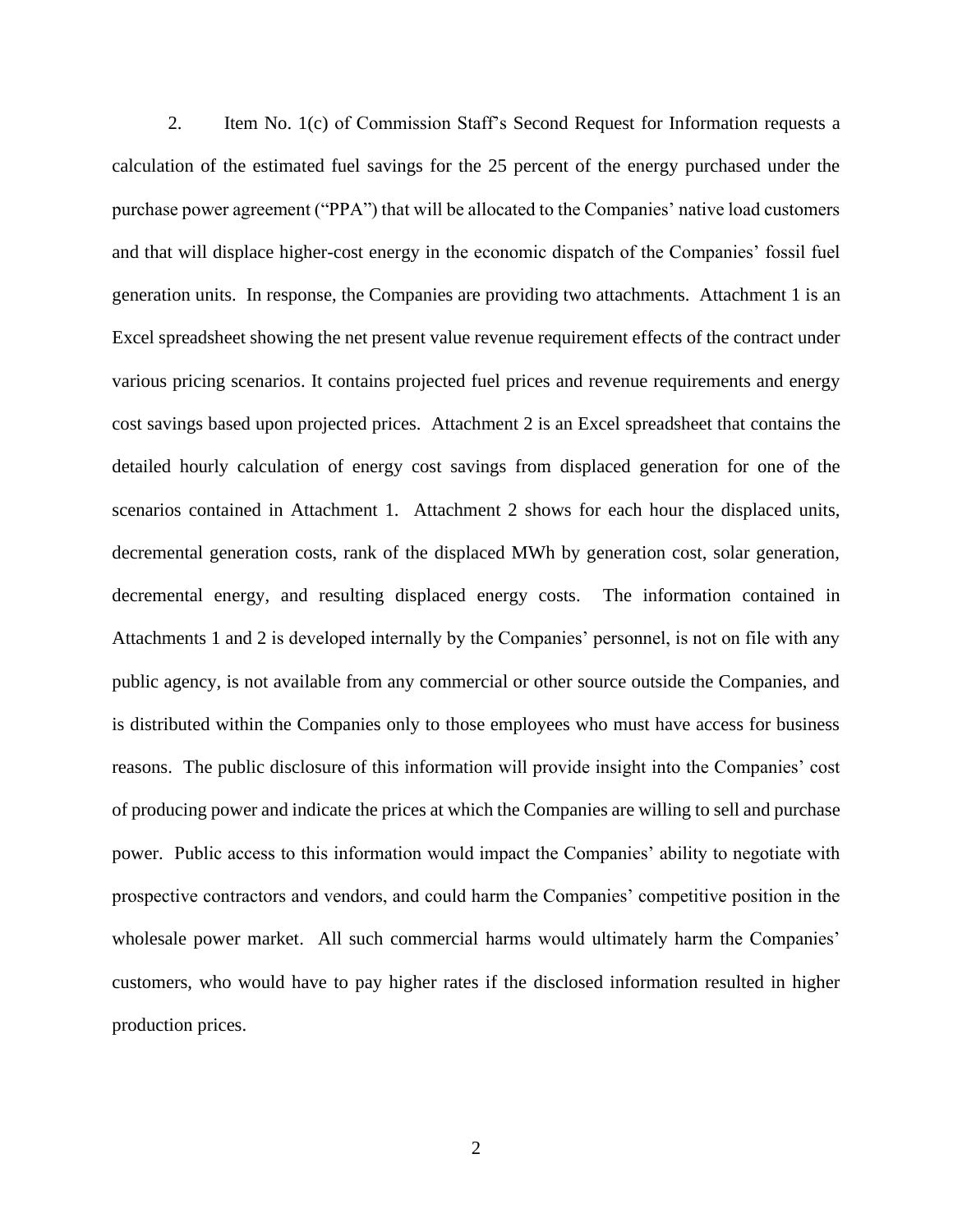3. Item No. 5(b) of Commission Staff's Second Request for Information requests the ramping capabilities of the Companies' coal-fired generation. In response, the Companies have provided a table listing the target ramp rate and summer capacity rating of each of its coal-fired generation units. Public disclosure of the target ramp rate of these units will adversely affect the Companies. It will reveal the sensitive information about the physical flexibility of the Companies' generation fleet and the Companies' ability to meet fluctuations in load demands that if disclosed could adversely disadvantage it in the wholesale power market by providing insight into the Companies' ability to meet load demands. This information is generally limited within the Companies only to those employees who must have access for operational or planning reasons.

4. Item No. 5(d)(2) of Commission Staff's Second Request for Information requests the actual fuel savings achieved in 2019 from the operation of the Companies' Brown solar facility. In response, the Companies have provided as an attachment an Excel spreadsheet containing detailed calculations of the savings. This spreadsheet contains actual hourly incremental energy costs and the prices and broker fees for specific Renewable Energy Certificate ("REC") sales. The Companies request confidential treatment of this spreadsheet. This information is developed internally by the Companies' personnel, is not on file with any public agency, is not available from any commercial or other source outside the Companies, and is distributed within the Companies only to those employees who must have access for business reasons. The public disclosure of this information will provide insight into the Companies' cost of producing power and the prices that the Companies have obtained for REC sales. Public access to this information would adversely affect the Companies' ability to negotiate with prospective contractors and vendors and could harm the Companies' competitive position in the wholesale power market. All such commercial harms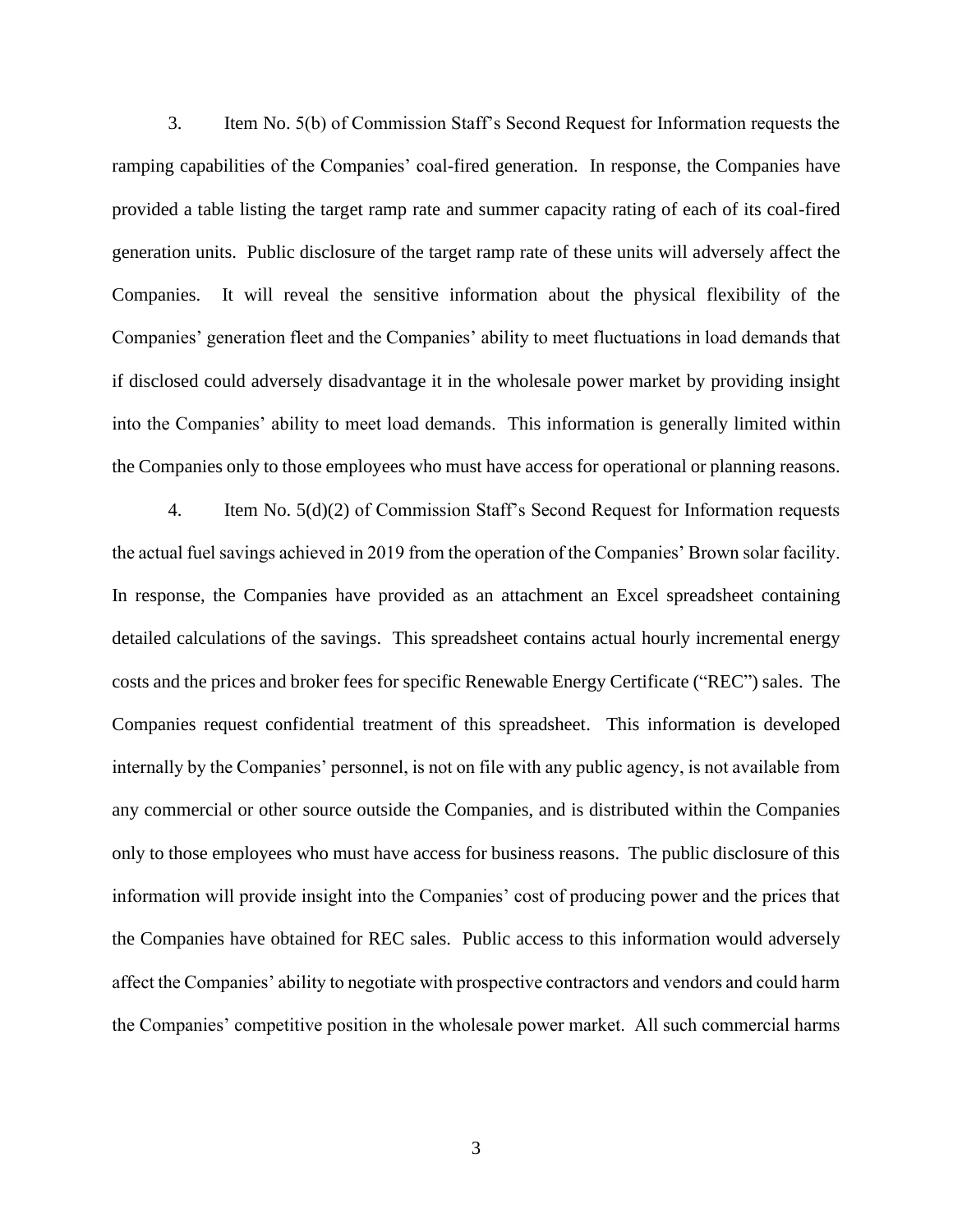would ultimately harm the Companies' customers, who would have to pay higher rates if the disclosed information resulted in higher production prices.

5. Items No. 9 and No. 10 request current bills for Toyota Motor Manufacturing Kentucky, Inc. and Dow Silicones Corporation respectively and sample bills for the same period reflecting the rates and credits had the renewable power agreements ("RPAs") been in effect for that billing period. The response contains specific customer account information, including billing data, about these two customers.

a. The Kentucky Open Records Act exempts from disclosure certain private and personal information.<sup>1</sup> The requested information is personal information that should not be in the public domain. The Commission has previously granted confidential protection to similar information. 2

b. Disclosure of the sample bill for each customer will also reveal the price that each will pay for the renewable energy under its RPA and the Solar Energy Payment Rate that the Companies will pay Rhudes Creek Solar, LLC ("Rhudes Creek") under the PPA. Public disclosure of this information would adversely affect the Companies' abilities to obtain the most favorable prices for such services in the competitive marketplace and to negotiate rates for similar services in the future. Furthermore, the Solar Power Contract contains a provision<sup>3</sup> requiring the parties to limit their disclosure of confidential information. Thus, the Companies have a contractual obligation to refrain from disclosing to the public the Solar Power Contract's pricing

 $KRS 61.878(1)(a)$ .

<sup>2</sup> *Application of Duke Energy Kentucky, Inc. for: (1) An Adjustment of the Electric Rates; (2) Approval of an Environmental Compliance Plan and Surcharge Mechanism; (3) Approval of New Tariffs; (4) Approval of Accounting Practices to Establish Regulatory Assets and Liabilities; and (5) All Other Required Approvals and Relief,* Case No. 2017-00321, Order (Ky. PSC May 3, 2018) (granting confidential protection to specific customer account information, including account numbers and billing data).

<sup>3</sup> *The Power Purchase Agreement Among Rhudes Creek Solar, LLC, Louisville Gas and Electric Company and Kentucky Utilities Company*, November 21, 2019, Article 20.12.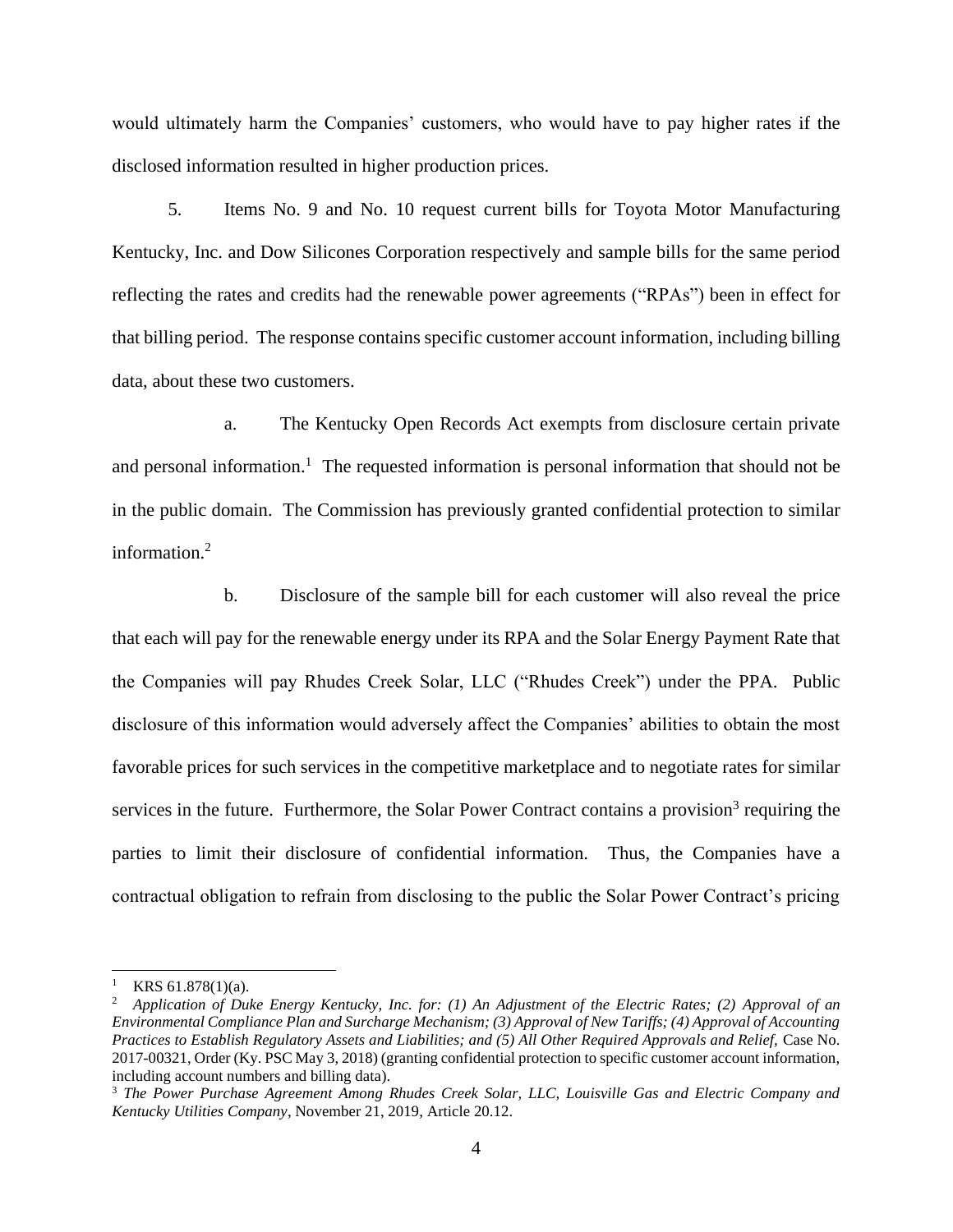terms. The public disclosure of this information is likely to reduce the willingness of Rhudes Creek and similar entities to contract or otherwise transact business with the Companies in the future.

6. Item No. 19 of the Attorney General's Supplemental Request for Information requests the yearly average cost of the PPA for the Companies' average residential customer. In their response, the Companies have provided a range of the average residential customer impacts based upon various projected pricing scenarios. Disclosure of these impacts will reveal pricing projections and assumptions that are developed internally by the Companies' personnel, are not on file with any public agency, are not available from any commercial or other source outside the Companies, and are distributed within the Companies only to those employees who must have access for business reasons. The public disclosure of this information will provide insight into the Companies' cost of producing power. Public access to this information would adversely affect the Companies' ability to negotiate with prospective contractors and vendors and could harm the Companies' competitive position in the wholesale power market. The Companies requests confidential protection for the highlighted portions of the response.

7. Item No. 26 of the Attorney General's Supplemental Request for Information requests a comparison of certain finalist proposals with the selected proposal with a special emphasis on the price effects to all of the Companies' customers, except the parties to the RPA. In the highlighted portion of their response, the Companies have provided a comparison of the pricing information of these proposals with the Solar Energy Payment Rate set forth in the PPA. Confidential protection of this information is necessary because disclosure would disrupt the competitive bid process and reveal the Companies' internal analysis of bids to the detriment of the Companies and their ratepayers. Public disclosure would also prejudice these finalists by allowing

5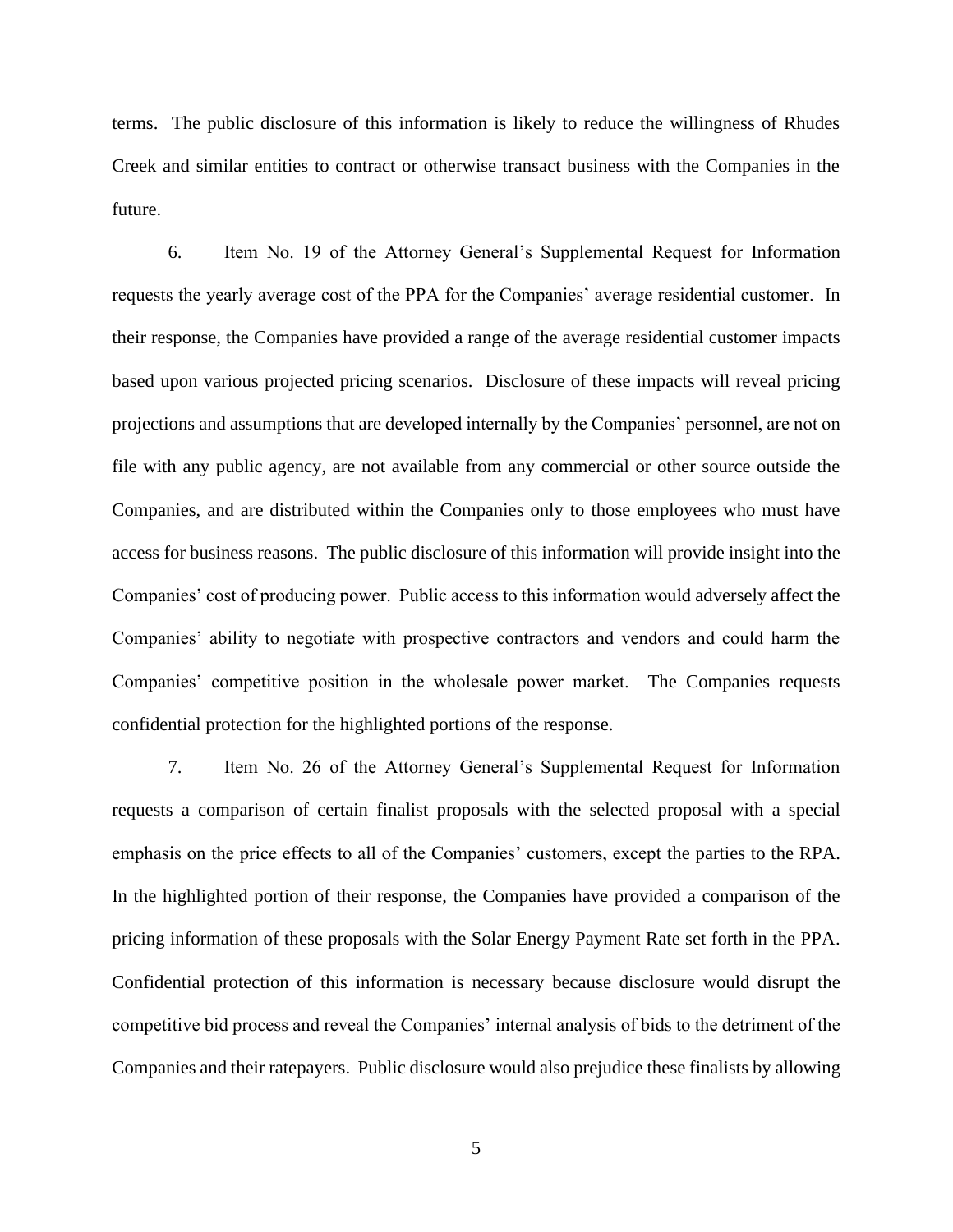its competitors to know how each offers and prices its projects. The public disclosure of this information would create competitive harm of the nature that KRS  $61.878(1)(c)(1)$  is designed to prevent. $4$ 

8. The information for which the Companies are seeking confidential treatment is not known outside of the Companies and its counsel. It is not disseminated within LG&E and KU, except to those employees with a legitimate business need to know and act upon the information, and is generally recognized as confidential and proprietary information in the energy industry.

9. The Companies will disclose the confidential information, pursuant to a confidentiality agreement, to intervenors with a legitimate interest in this information and as required by the Commission.

10. If the Commission disagrees with this request for confidential protection, it must hold an evidentiary hearing (a) to protect the Companies' due process rights and (b) to supply the Commission with a complete record to enable it to reach a decision with regard to this matter. Utility Regulatory Commission v. Kentucky Water Service Company, Inc., Ky. App., 642 S.W.2d 591, 592-94 (1982).

11. Because of the size of the Excel files, LG&E and KU request a deviation from the rule in 807 KAR 5:001, Section 13(2)(a)3 that provides the filing party must file one copy of the confidential material in paper medium with the Commission. The Companies are requesting permission to instead file with the Commission on a portable electronic storage medium the Excel spreadsheets submitted in response to Items No.  $1(c)$  and  $5(d)(2)$ . If printed these spreadsheets would be approximately 14,000 pages and 8,400 pages respectively. All of the contents of the

<sup>4</sup> To the extent that the response also states the amount of the Solar Energy Rate, the arguments set forth in Paragraph 5b of this Petition also support affording confidential protection to the highlighted portions of the Companies' Response to the Attorney General's Supplemental Request.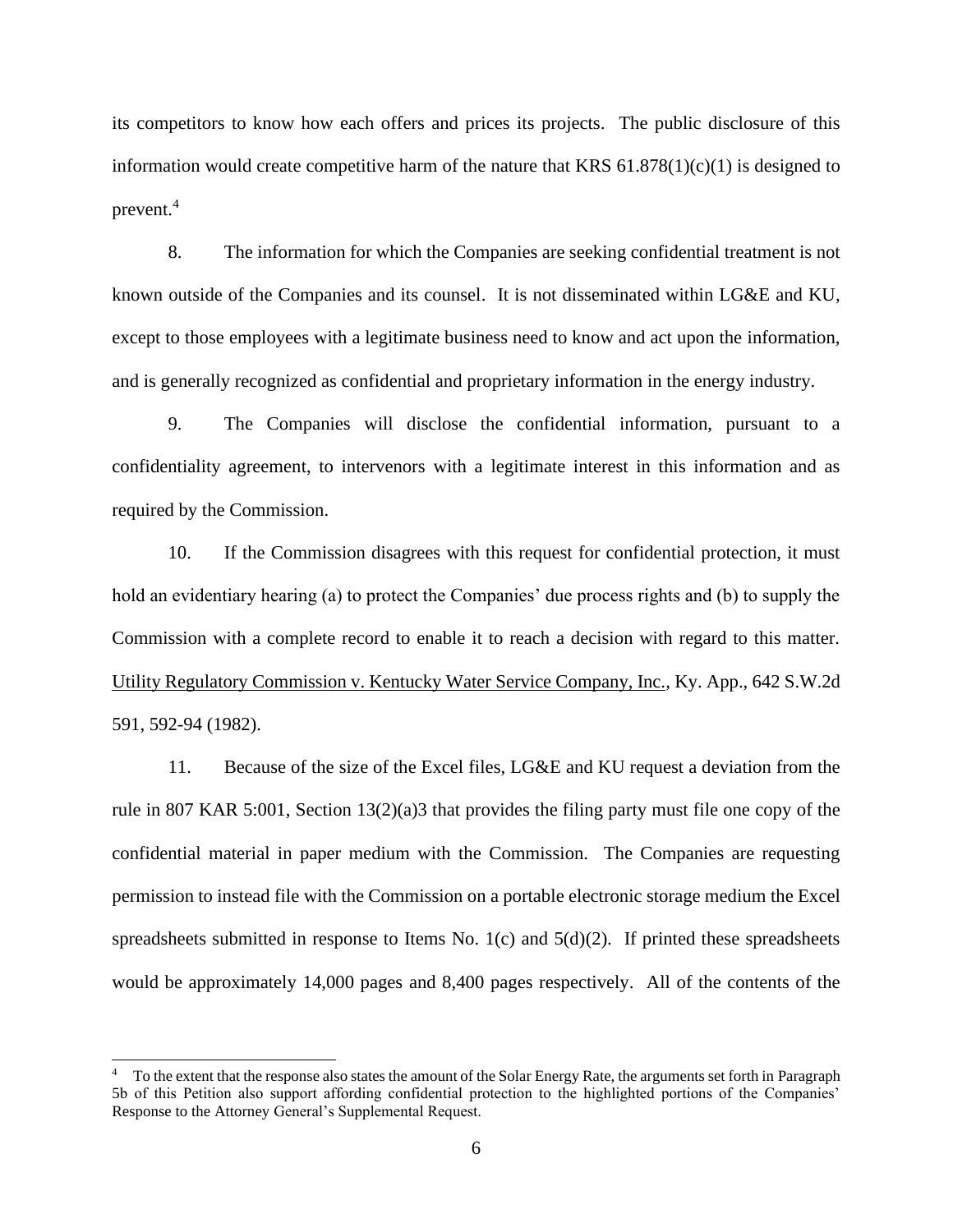Excel files submitted in response to Item No. 1(c) should be considered confidential. The Excel file submitted in response to Item No.  $5(d)(2)$  identifies by highlighting the information that is considered confidential. The Companies further request a deviation from 807 KAR 5:001, Section 8(3) to the extent that it requires the submission in paper medium of a redacted copy of the Excel files submitted in response to Item Nos. 1(c) and 5(d)(2). The Excel files in response to Item Nos. 1(c) and 5(d)(2) will also be uploaded to the Companies' secure file sharing site for viewing by Commission Staff and the Attorney General.

12. LG&E and KU request that the information be kept confidential for at least five years from the date of this filing as that is the amount of time necessary before the confidential information becomes dated to the point that the need for protection no longer exists.

**WHEREFORE,** Louisville Gas and Electric Company and Kentucky Utilities Company respectfully request that the Commission grant confidential protection for the information described herein.

Dated: February 26, 2020 Respectfully submitted,

Kendrick R. Riggs Stoll Keenon Ogden PLLC 500 West Jefferson Street, Suite 2000 Louisville, Kentucky 40202 Telephone: (502) 333-6000 Fax: (502) 333-6099 kendrick.riggs@skofirm.com

Allyson K. Sturgeon Managing Senior Counsel Regulatory and Transactions Sara V. Judd Senior Corporate Attorney LG&E and KU Services Company 220 West Main Street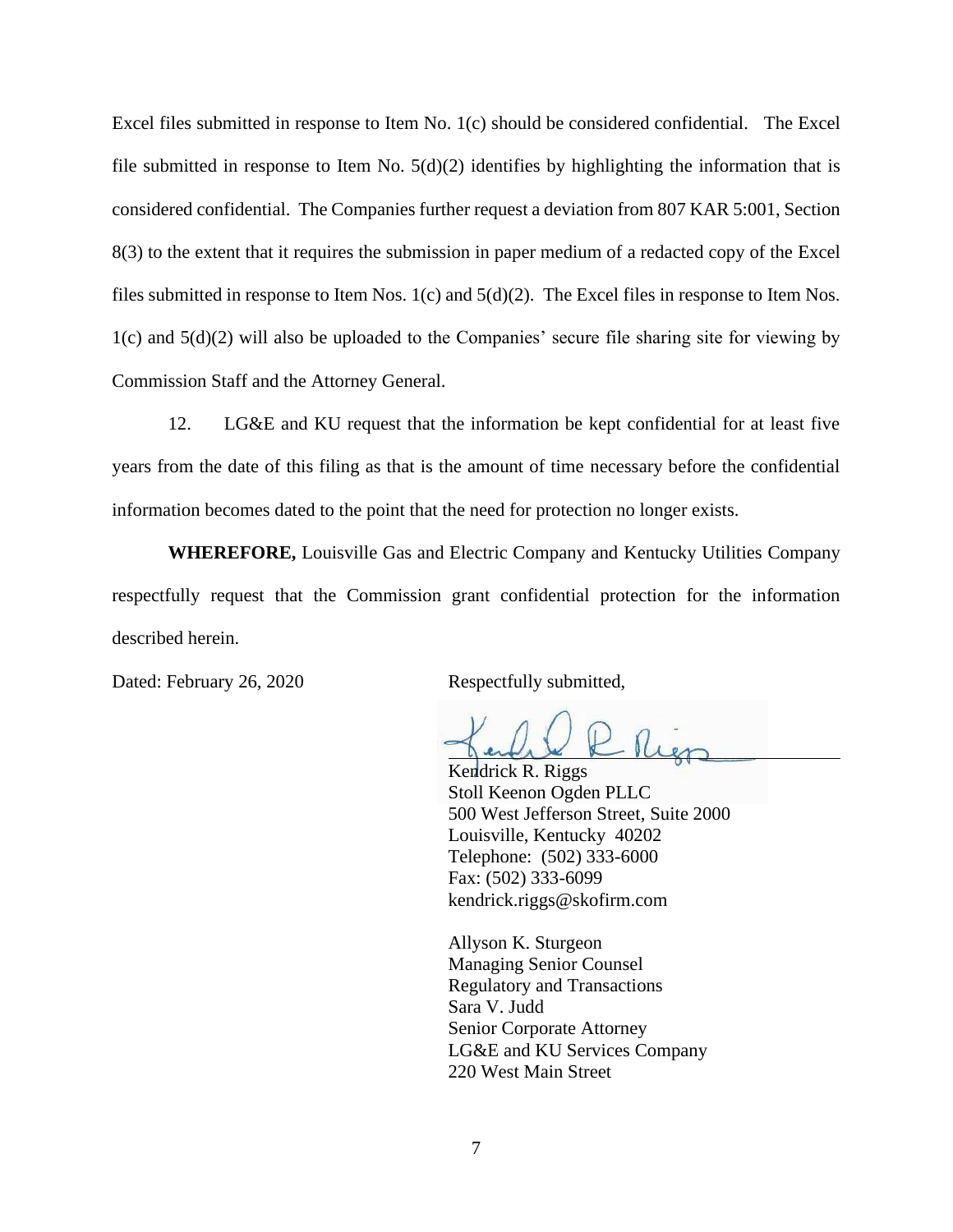Louisville, Kentucky 40202 Telephone: (502) 627-2088 Fax: (502) 627-3367 allyson.sturgeon@lge-ku.com sara.judd@lge-ku.com

*Counsel for Louisville Gas and Electric Company and Kentucky Utilities Company*